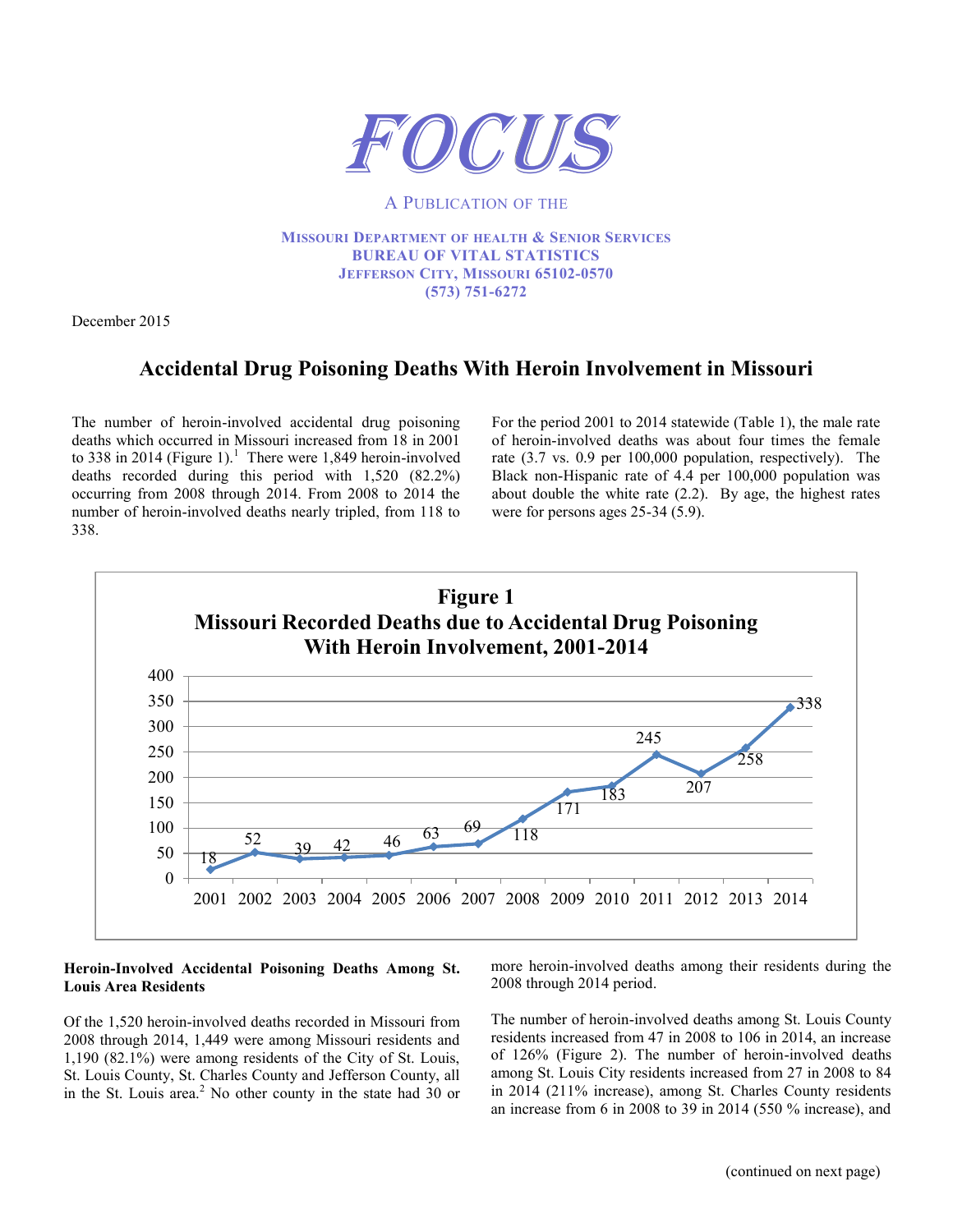|                          | <b>Deaths</b> | Rate* |  |  |
|--------------------------|---------------|-------|--|--|
| <b>Total</b>             | 1849          | 2.3   |  |  |
| Male                     | 1477          | 3.7   |  |  |
| Female                   | 372           | 0.9   |  |  |
| 0-17 year olds           | 11            | 0.1   |  |  |
| 18-24 year olds          | 308           | 3.8   |  |  |
| 25-34 year olds          | 618           | 5.9   |  |  |
| 35-44 year olds          | 409           | 3.7   |  |  |
| 45-54 year olds          | 362           | 3.1   |  |  |
| 55-64 year olds          | 130           | 1.4   |  |  |
| 65 years and older       | 11            | 0.1   |  |  |
| White, non-Hispanic      | 1414          | 2.2   |  |  |
| Black, non-Hispanic      | 405           | 4.4   |  |  |
| Other race, non-Hispanic | 16            | N/A   |  |  |
| Hispanic                 | 14            | N/A   |  |  |

**Table 1 Heroin-Involved Accidental Poisoning Deaths Recorded in Missouri, 2001-2014**

\*Rates are age-adjusted per 100,000 population except ages which are age-specific.

Note: Rates based on fewer than 20 deaths are unstable and should be interpreted with caution.

among Jefferson County residents, an increase from 11 in 2008 to 29 in 2014 (163% increase).

Heroin-involved accidental poisoning deaths among St. Louis City residents occurred at a rate of 15.9 per 100,000, the highest rate among St. Louis area residents, followed by Jefferson County (9.9), St. Louis County ( 8.3) and St. Charles County (5.8) (Table 2). In all areas, deaths among males exceeded female deaths. In contrast to the statewide differences

by race, the rate of deaths among white non-Hispanics exceeded those of black non-Hispanics in all St. Louis area counties except Jefferson County. Rates for Hispanics and other races were not calculated due to low numbers.

In St. Louis City, deaths occurred at a higher rate among ages 35-44 and 45-64 than among younger individuals. However, in the three counties, deaths occurred at higher rates among younger individuals (ages 18-24 and 25-34).

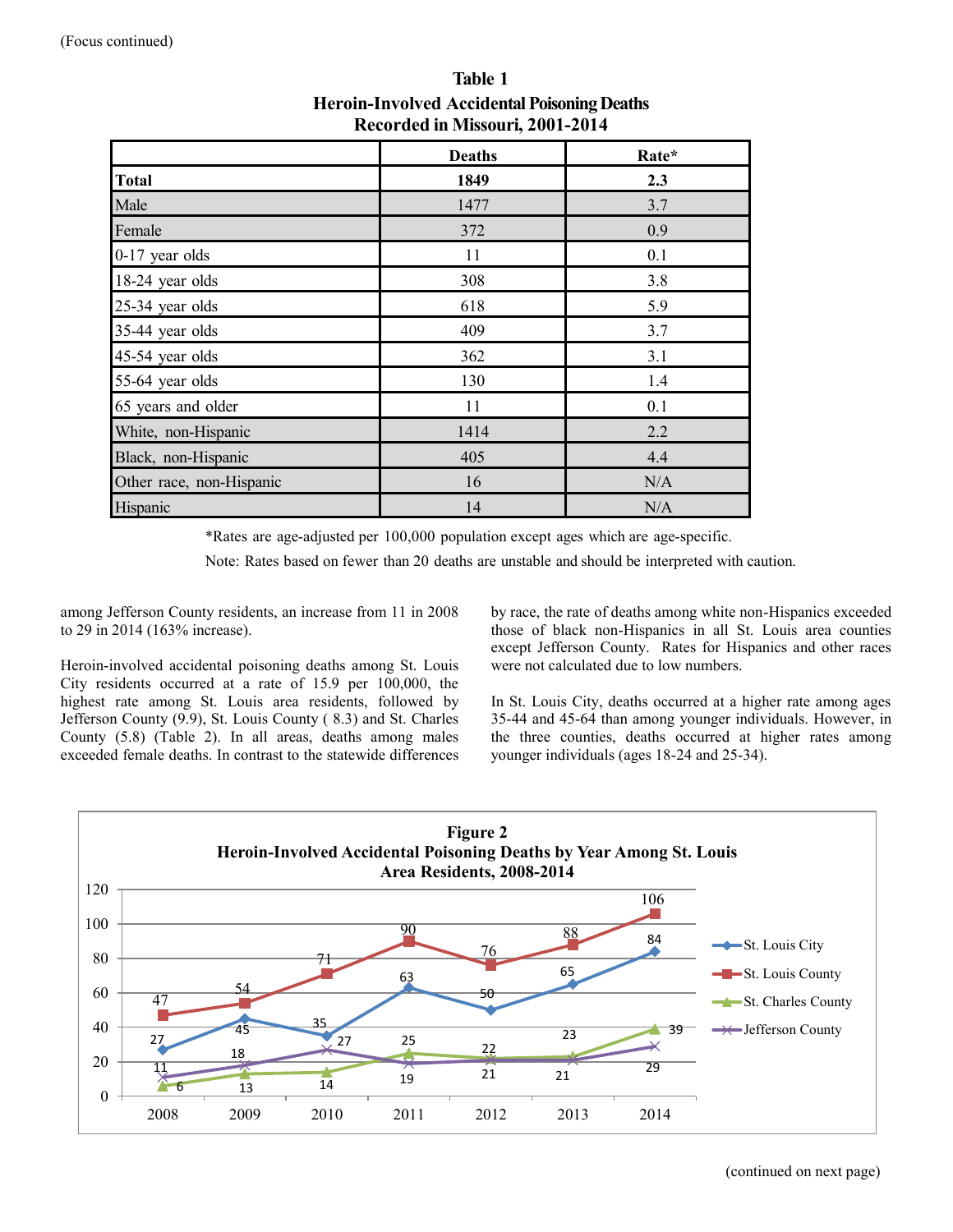(Focus continued)

### **Actions to Prevent Heroin-Involved Deaths**

According to the National Institute on Drug Abuse (NIDA), heroin is an opioid drug that is synthesized from morphine, which is a naturally occurring substance extracted from the opium poppy plant.<sup>3</sup> Opioids are highly addictive with abuse often starting with the use of prescription pain medications such as Oxycontin and Vicodin and escalating to use of heroin which is cheaper and easier to obtain.<sup>4</sup> According to the U.S. Centers for Disease Control and Prevention (CDC), heroin use in the United States more than doubled among young adults ages 18- 25 in the past decade. $5$ 

An outcome of the increase in heroin use is the dramatic increase in overdose deaths. According to the CDC, the rate of heroin-related overdoses nearly quadrupled in the United States between 2002 and 2013 with 8,200 people dying in 2013.<sup>6</sup>

As a result of the alarming increase in opioid-related deaths, the U.S. Health and Human Services announced in March 2015 an initiative to reduce opioid-related overdose, death and addiction.<sup>7</sup> The initiative includes addressing better pain management decisions by health care providers to prevent overprescribing addictive opioids, increasing availability and use of the life-saving opioid antagonist naloxone, and providing effective treatments for opioid addiction.

In an effort to reduce the increasing number of heroin-involved deaths in Missouri, the Missouri House of Representatives passed HB 538 which would allow any licensed pharmacist or pharmacy technician to sell and dispense intranasal naloxone under physician protocol to any person who is at least 18 years old with a valid Missouri identification or driver license. The bill would have authorized any person to possess and administer the opioid antagonist to another individual.<sup>8</sup> However, the bill failed to pass did not become law.<sup>9</sup>

Preventing abuse of prescription medications is an important strategy for reducing the potential for future heroin use and overdose death. NIDA reported that almost half of young people who injected heroin who were surveyed in three recent studies had abused prescription opioids before starting to use heroin.<sup>10</sup> In 2015, 17.5 percent of Missouri high school students, including 33.3 percent of  $12<sup>th</sup>$  grade males, had taken a prescription medication without a doctor's prescription during their lifetime. $11$ 

Preventing heroin-involved deaths is an important public health issue in Missouri. For more information on what can be done to reduce heroin addiction, overdose and death, go to http:// www.cdc.gov/vitalsigns/pdf/2015-07-vitalsigns.pdf.

|                              | <b>Missouri</b> |       | <b>St. Louis City</b> |          | <b>St. Louis County</b> |       | <b>St. Charles County</b> |                | <b>Jefferson County</b> |                |
|------------------------------|-----------------|-------|-----------------------|----------|-------------------------|-------|---------------------------|----------------|-------------------------|----------------|
|                              | Deaths          | Rate* | Deaths                | $Rate*$  | Deaths                  | Rate* | Deaths                    | Rate*          | Deaths                  | Rate*          |
| <b>Total</b>                 | 1,449           | 3.6   | 370                   | 15.9     | 532                     | 8.3   | 142                       | 5.8            | 146                     | 9.9            |
| Male                         | 1,144           | 5.7   | 310                   | 27.1     | 414                     | 13.5  | 106                       | 8.7            | 105                     | 14.2           |
| Female                       | 305             | 1.5   | 60                    | 4.9      | 118                     | 3.6   | 36                        | 2.9            | 41                      | 5.6            |
| 0-17 year olds               | 10              | 0.1   | $\theta$              | $\Omega$ | 5                       | 0.3   | 1                         | 0.2            | 3                       | 0.8            |
| 18-24 year olds              | 215             | 5.2   | 24                    | 9.3      | 76                      | 12.4  | 35                        | 15.8           | 30                      | 23.6           |
| 25-34 year olds              | 502             | 9.2   | 86                    | 20.9     | 192                     | 22.2  | 51                        | 15.2           | 61                      | 30.6           |
| 35-44 year olds              | 330             | 6.3   | 87                    | 30.7     | 133                     | 15.6  | 35                        | 9.9            | 24                      | 11.4           |
| 45-54 year olds              | 273             | 4.5   | 105                   | 34.6     | 98                      | 9.3   | 15                        | 3.8            | 23                      | 9.4            |
| 55-64 year olds              | 110             | 2.1   | 64                    | 25       | 25                      | 2.7   | 5                         | 1.7            | 5                       | 2.6            |
| 65 years and older           | 9               | 0.1   | $\overline{4}$        | 1.6      | 3                       | 0.3   | $\mathbf{0}$              | $\overline{0}$ | $\theta$                | $\overline{0}$ |
| White, non-<br>Hispanic      | 1122            | 3.2   | 211                   | 19.8     | 394                     | 9.4   | 130                       | 6              | 143                     | 10.1           |
| Black, non-<br>Hispanic      | 301             | 6.2   | 154                   | 14.2     | 129                     | 8.2   | 6                         | 5.2            | $\overline{2}$          | 11.4           |
| Other race, non-<br>Hispanic | 15              | N/A   | 3                     | N/A      | 6                       | N/A   | 3                         | N/A            | $\theta$                | N/A            |
| Hispanic                     | 11              | N/A   | $\overline{2}$        | N/A      | 3                       | N/A   | 3                         | N/A            |                         | N/A            |

**Table 2 Heroin-Involved Accidental Poisoning Deaths Among Missouri and St. Louis Area Residents, 2008-2014**

\*Rates are age-adjusted per 100, 000 population except ages which are age-specific.

Note: Rates based on fewer than 20 deaths are unstable and should be interpreted with caution.